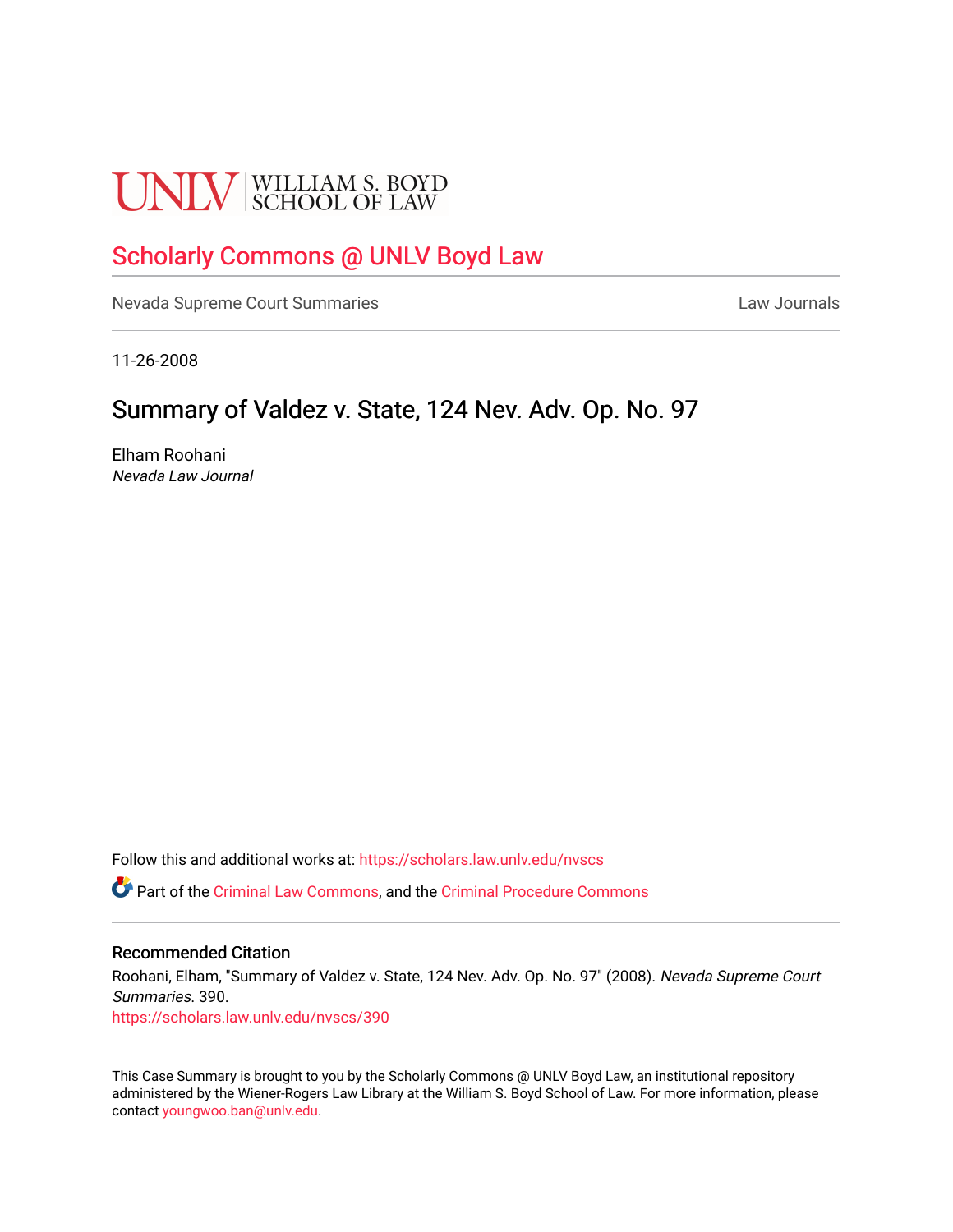#### **Valdez v. State, 124 Nev. Adv. Op. No. 97 (November 26, 2008)1**

#### **Criminal Law – Jury Instructions**

#### **Summary**

Cumulative effect of prosecutorial misconduct and the abuse of discretion on the part of the district court through a failure to give the jury a written bifurcation instruction and the resultant effect of juror misconduct warrants reversal warranted reversal of a first-degree murder and attempted murder conviction.

#### **Disposition/Outcome**

Cumulative errors require reversal of the conviction. Case is remanded to district court for additional proceedings.

The dissent filed additional opinion arguing that while there was juror and prosecutorial misconduct, that misconduct did not violate Valdez's constitutional rights, and therefore the Court should affirm the conviction.

#### **Factual and Procedural History**

James Valdez was convicted of first-degree murder and attempted murder with the use of a deadly weapon. On November 8, 2004, James Valdez and his girlfiend Teresa Tilden became involved in a drunken altercation. Tilden woke her son, S.E., a minor, to alleviate the situation. The situation escalated and Valdez left the apartment, and returned shortly thereafter. When Tilden refused to answer the door, Valdez again left and returned a second time. Witnesses testified that Valdez was calm when he left the apartment and returned the first two times.

During his second return, Valdez began packing some of his belongings and carried them to the door. Tilden interfered and returned the belongings to where they had been. Valdez then retrieved a knife from the kitchen and threatened Tilden. Tilden pushed him and said she was not afraid of him. When she turned to walk away, Valdez grabbed her from behind and sliced her chin in a motion similar with an attempt to slit her throat. Valdez's hand was cut during this episode, however, there is conflicting testimony as to whether Tilden had a knife and attacked him, or if he was cut when he attacked her. After cutting Tilden, Valdez stabbed S.E. in the chest. The knife broke and remained lodged in S.E.'s body. Valdez then dragged S.E. to the kitchen, obtained another knife, and continued to stab S.E. Valdez then returned to Tilden, who had been screaming in the other room. Evidence showed that Tilden had multiple blunt force injuries, nine stab wounds, and was found face down covered in blood.

When Valdez returned to attack Tilden, S.E. fled the apartment and fell in the apartment common yard. Valdez chased S.E. with a knife. Testimony conflicted as to whether Valdez continued his assault on S.E. outside the apartment. Witness testimony showed that Valdez then ran after a security guard who had attempted to help S.E. but then ran in the opposite direction.

Valdez left the apartment complex and called his friend telling him that he had "screwed up" and had tried to kill himself. Police found the bloody knife by a dumpster. Police apprehended Valdez and arrested him outside the hospital.

Valdez was indicted on charges of (1) first-degree murder with the use of a deadly weapon for the death of Teresa Tilden, (2) attempted murder with the use of a deadly weapon for the attack on S.E., and (3) assault

<sup>1</sup> By Elham Roohani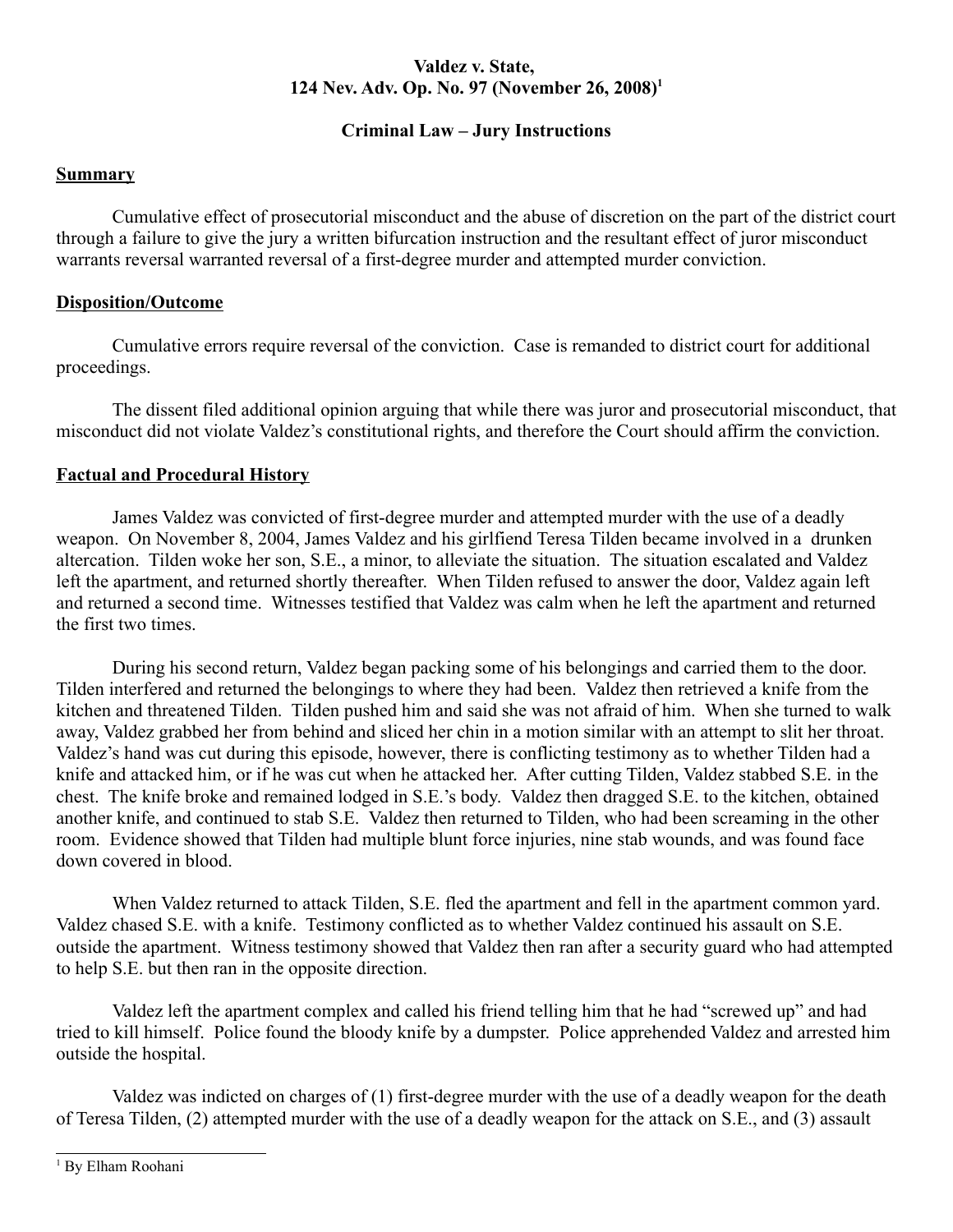with a deadly weapon for running after the security guard. The State expressed its intention to ask for the death penalty. A four day trial ensued, after which the jury began its deliberations.

The jury was not given written instructions on the bifurcation of guilt and penalty phases by the district court, however, the instructions were orally explained during jury selection. After deliberations, the jury returned a verdict of guilty on the first two charges and not guilty on the third. When reading the verdict, the foreperson also included that the jury had already reached its decision of Valdez's sentence. The district court concluded both phases were necessary and required the jury to return the following day for sentencing.

Valdez had accepted two consecutive life sentences without the possibility of parole, reserving his right to appeal any issue in the case. The State reserved the right to seek the death penalty in the case of reversal. Valdez waived his right to the penalty phase. The defense moved for mistrial based on juror misconduct by combining guilty and penalty phases. The district court denied the motion. Valdez appeals.

#### **Discussion**

On appeal, Valdez made four arguments which the Court addressed: (1) misconduct on the part of the district court in not providing a written instruction of bifurcation, (2) juror misconduct violated Valdez's constitutional rights, (3) an abuse of discretion on the part of the district court for denying a mistrial based on juror misconduct, and (4) these cumulative errors along with prosecutorial misconduct require reversal.

#### *Jury instruction*

A district court must hold separate guilt and penalty hearings in first-degree murder cases.<sup>2</sup> In this regard, a district court must give the jury written instructions.<sup>3</sup> However, the parties may mutually agree to oral instructions.4 In this case, the district court gave oral instructions to jurors during jury selection. The record is silent as to a mutual agreement to waive written instructions in favor of oral instructions. Therefore, the Court assumes an objection to oral instructions and reviews the instruction for an abuse of discretion or judicial error.5

The Court held that because the jury could have forgotten, and probably did forget, the instruction, the district court abused its discretion. The error directly contravened Nevada law, thereby causing the jury misconduct. Therefore, the judicial error requires reversal.

#### *Juror deliberation during guilt phase*

The Court analyzed two constitutional considerations for bifurcation. Without proper jury instruction, the jury could potentially make an arbitrary and capricious decision for a capital sentence resulting in a violation of the Eighth Amendment. Similarly, the possibility of the jury altering the verdict to affect the sentence violates the Sixth Amendments right to a fair trial by an impartial jury.

Valdez's Eighth Amendment right was violated because the district court's oral instructions to the jury were insufficient to instruct the jury regarding sentencing. Therefore, the jury's decision was inherently arbitrary and capricious, violated Valdez's constitutional rights, and resulted in juror misconduct.

Valdez's Sixth Amendment right was violated. When the jury prematurely deliberated on Valdez's penalty and formed an opinion, it violated Valdez's constitutional right to an impartial jury.

#### *Juror misconduct warranting reversal*

<sup>&</sup>lt;sup>2</sup> Nev. Rev. Stat.  $\S 175.552(1)$ .

<sup>3</sup> NEV. REV. STAT. § 175.161(1).

<sup>4</sup> *Id.* 

<sup>&</sup>lt;sup>5</sup> Grey v. State, 178 P.3d 154, 163 (Nev. 2008). No parallel citation available.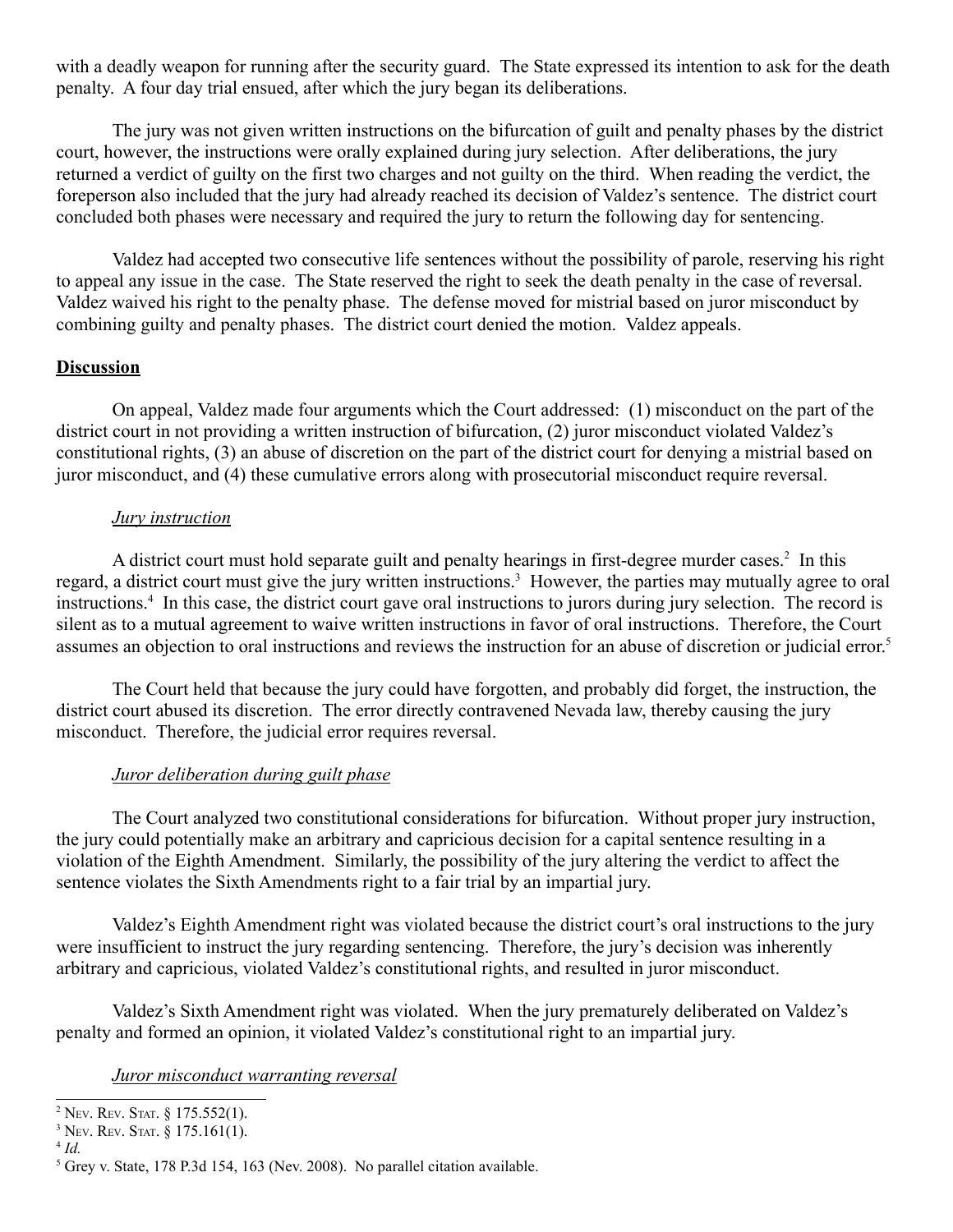Failure to follow jury instructions is inherently juror misconduct. When a motion for mistrial is denied in light of juror misconduct, the standard of review is an abuse of discretion. A mistrial is warranted unless it appears beyond a reasonable doubt that no prejudice has resulted from the misconduct.

The jury's failure to follow the oral instructions for bifurcation resulted in juror misconduct. Additionally, that misconduct could reasonably have affected the verdict because they jury considered penalty during the guilt phase. Valdez's violation of constitutional rights coupled with the effect the misconduct reasonably had on the verdict warrants reversal.

#### *Prosecutorial misconduct*

Prosecutorial misconduct is analyzed under a two-part test. The Court first determines whether there was misconduct. Then the Court will determine whether the misconduct warrants reversal. In the second step of the analysis, reversal is improper when there is only harmless error. Harmless error is analyzed under the *Chapman<sup>6</sup>* test if it is of constitutional dimension. Otherwise, if the error is not of constitutional dimension, then reversal is only granted when the error substantially effects the decision of the jury. The defendant can only invoke harmless error review if the error was preserved for appeal; otherwise, plain-error review applies. Plain-error review only requires reversal when there has been actual prejudice.

The Court applied plain-error review to the prosecutor's mention of pre-trial publicity, referral of S.E. as a "little boy," and use of the term "man hunt," as there was no objection and the issue was not preserved for appeal. The Court held that mention of pre-trial publicity and the referral of S.E. as a "little boy," were not prosecutorial misconduct because exposure to pre-trial publicity is a valid subject during jury selection, and S.E. was in fact a child when he was stabbed. The Court held that reference to a "man-hunt" was improper because it was an inaccurate characterization of the arrest. This statement alone was not enough for reversal, but taken into consideration cumulatively with other errors, the statement warranted reversal.

The Court applied harmless-error review to the prosecutor's suggestion that Valdez had no problem killing kids, statement of aggravators and punishments, question of an expert witness, and statements made in closing arguments. The Court held that the prosecutor's suggestion that Valdez had no problem killing kids , his statement of aggravators and punishments, and statements made in closing arguments, was misconduct as it invoked the prosecutor's personal opinion. The Court further held that these comments individually did not affect the verdict, but in their cumulative effect with other errors warranted reversal. The Court held that the prosecutor's questioning of an expert witness was misconduct because the prosecutor disregarded and violated the district court's sustained defense's objection twice. The Court noted that while this violation individually would not warrant reversal, taken in its cumulative effect, reversal was necessary.

#### *Cumulative error*

The cumulative effect of errors may violate a defendant's constitutional rights even if individually those errors are harmless. The Court considers three factors in determining cumulative error: "(1) whether the cause of guilt is close, (2) the quantity and character of the error, and (3) the gravity of the crime charged."<sup>7</sup>

The Court held that the first factor was not met because there was sufficient evidence to support the verdict, however, the evidence was not overwhelming to overcome the prejudice caused by the cumulative error. The Court specifically noted Valdez's drunken state, conflicting testimony as to whether he was calm or angry when he returned to his apartment, testimony that there was cognitive impairment, and conflicting testimony as to whether he stabbed S.E. outside the apartment, shows that the evidence proving intent for first-degree murder and attempted murder was not overwhelming.

<sup>6</sup> Chapman v. California, 386 U.S. 18, 24 (1967).

<sup>7</sup> Mulder v. State, 116 Nev. 1, 17 (Nev. 2000).